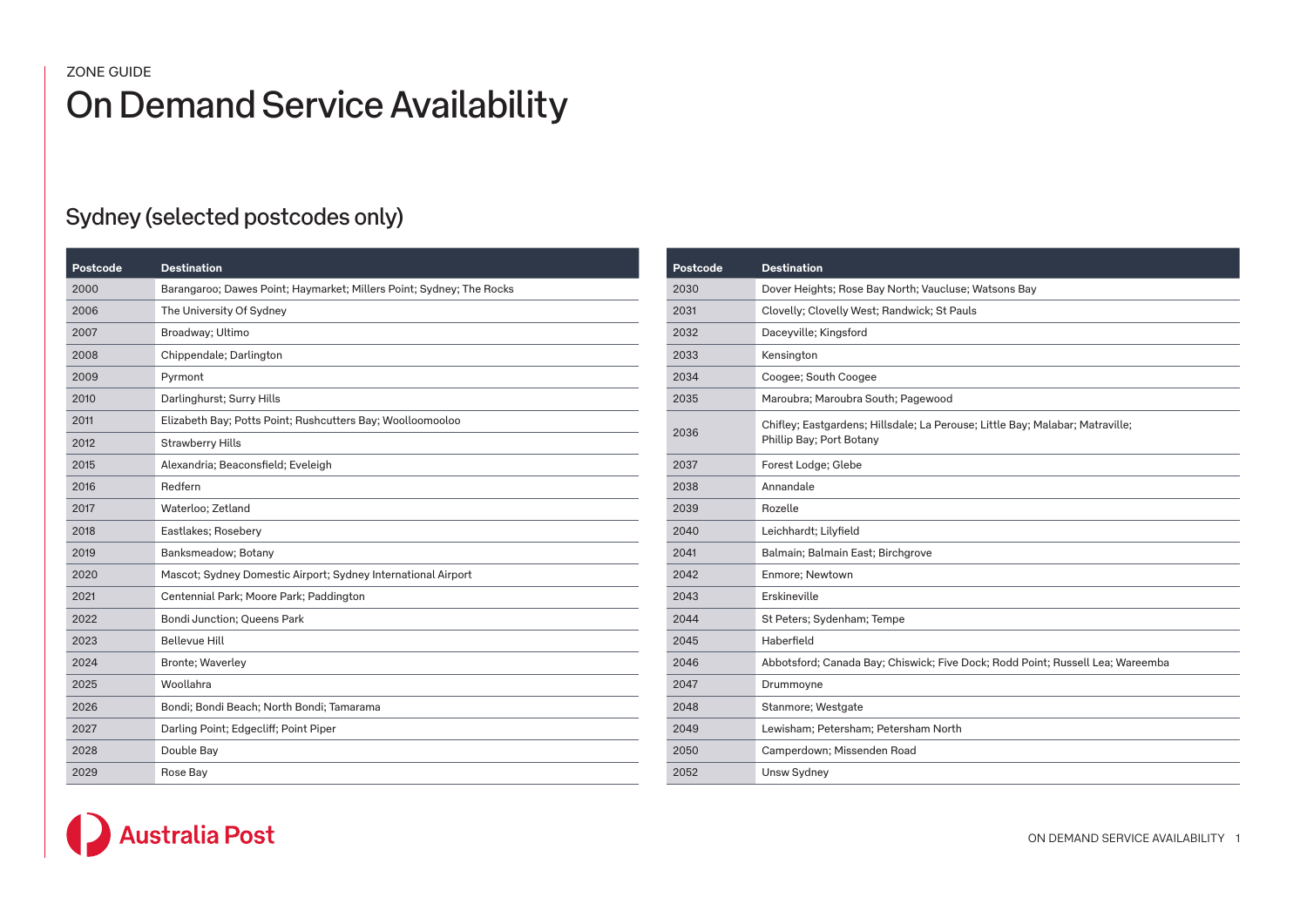| Postcode | <b>Destination</b>                                                                          |
|----------|---------------------------------------------------------------------------------------------|
| 2060     | Lavender Bay; Mcmahons Point; North Sydney; North Sydney Shoppingworld; Waverton            |
| 2061     | Kirribilli: Milsons Point                                                                   |
| 2062     | Cammeray                                                                                    |
| 2063     | Northbridge                                                                                 |
| 2064     | Artarmon                                                                                    |
| 2065     | Crows Nest; Greenwich; Naremburn; Royal North Shore Hospital; St Leonards; Wollstonecraft   |
| 2066     | Lane Cove; Lane Cove North; Lane Cove West; Linley Point; Longueville; Northwood; Riverview |
| 2067     | Chatswood; Chatswood West                                                                   |
| 2068     | Castlecrag; Middle Cove; North Willoughby; Willoughby; Willoughby East; Willoughby North    |
| 2069     | Castle Cove; Roseville; Roseville Chase                                                     |
| 2070     | East Lindfield; Lindfield; Lindfield West                                                   |
| 2071     | East Killara; Killara                                                                       |
| 2072     | Gordon                                                                                      |
| 2073     | Pymble; West Pymble                                                                         |
| 2074     | North Turramurra; South Turramurra; Turramurra; Warrawee                                    |
| 2075     | St Ives: St Ives Chase                                                                      |
| 2076     | Normanhurst; North Wahroonga; Wahroonga                                                     |
| 2077     | Asquith; Hornsby; Hornsby Heights; Waitara                                                  |
| 2084     | <b>Terrey Hills</b>                                                                         |
| 2085     | Belrose; Belrose West; Davidson                                                             |
| 2086     | Frenchs Forest; Frenchs Forest East                                                         |
| 2087     | Forestville; Killarney Heights                                                              |
| 2088     | Mosman; Spit Junction                                                                       |
| 2089     | Kurraba Point; Neutral Bay; Neutral Bay Junction                                            |
| 2090     | Cremorne; Cremorne Junction; Cremorne Point                                                 |
| 2092     | Seaforth                                                                                    |
| 2093     | Balgowlah; Balgowlah Heights; Clontarf; Manly Vale; North Balgowlah                         |
| 2094     | Fairlight                                                                                   |
| 2095     | Manly; Manly East                                                                           |
| 2096     | Curl Curl; Freshwater; Queenscliff                                                          |

| Postcode | <b>Destination</b>                                                                            |
|----------|-----------------------------------------------------------------------------------------------|
| 2097     | Collaroy; Collaroy Beach; Collaroy Plateau; Wheeler Heights                                   |
| 2099     | Cromer; Dee Why; Narraweena; North Curl Curl                                                  |
| 2100     | Allambie Heights; Beacon Hill; Brookvale; North Manly; Oxford Falls; Warringah Mall           |
| 2101     | Elanora Heights; Ingleside; Narrabeen; North Narrabeen                                        |
| 2102     | Warriewood; Warriewood Shopping Square                                                        |
| 2103     | Mona Vale                                                                                     |
| 2104     | Bayview                                                                                       |
| 2105     | Church Point                                                                                  |
| 2106     | Newport; Newport Beach                                                                        |
| 2107     | Avalon Beach; Bilgola Beach; Bilgola Plateau; Clareville; Whale Beach                         |
| 2108     | Palm Beach                                                                                    |
| 2109     | Macquarie University                                                                          |
| 2110     | Hunters Hill; Woolwich                                                                        |
| 2111     | Boronia Park; Gladesville; Henley; Huntleys Cove; Huntleys Point; Monash Park; Tennyson Point |
| 2112     | Denistone East; Putney; Ryde                                                                  |
| 2113     | Blenheim Road; East Ryde; Macquarie Centre; Macquarie Park; North Ryde                        |
| 2114     | Denistone; Denistone West; Meadowbank; Melrose Park; West Ryde                                |
| 2115     | Ermington                                                                                     |
| 2116     | Rydalmere                                                                                     |
| 2117     | Dundas; Dundas Valley; Oatlands; Telopea                                                      |
| 2118     | Carlingford; Carlingford Court; Carlingford North; Kingsdene                                  |
| 2119     | Beecroft; Cheltenham                                                                          |
| 2120     | Pennant Hills; Thornleigh; Westleigh                                                          |
| 2121     | Epping; North Epping                                                                          |
| 2122     | Eastwood; Marsfield                                                                           |
| 2125     | <b>West Pennant Hills</b>                                                                     |
| 2126     | Cherrybrook                                                                                   |
| 2127     | Newington; Sydney Olympic Park; Wentworth Point                                               |
| 2128     | Silverwater                                                                                   |
| 2130     | Summer Hill                                                                                   |

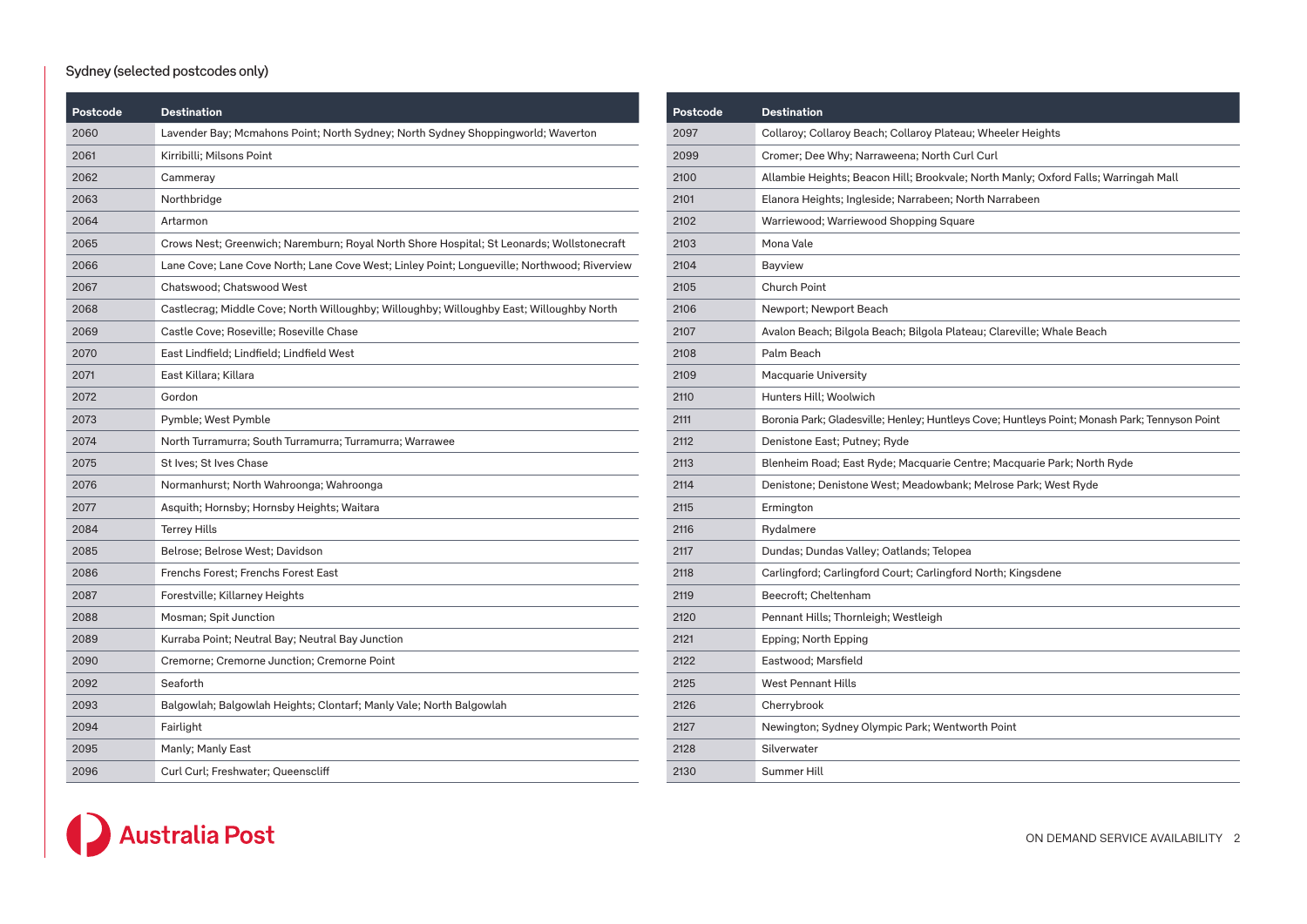| Postcode | <b>Destination</b>                                                                                                            |
|----------|-------------------------------------------------------------------------------------------------------------------------------|
| 2131     | Ashfield                                                                                                                      |
| 2132     | Croydon                                                                                                                       |
| 2133     | Croydon Park; Enfield South                                                                                                   |
| 2134     | Burwood; Burwood North                                                                                                        |
| 2135     | Strathfield                                                                                                                   |
| 2136     | Burwood Heights; Enfield; Strathfield South                                                                                   |
| 2137     | Breakfast Point; Cabarita; Concord; Mortlake; North Strathfield                                                               |
| 2138     | Concord West; Liberty Grove; Rhodes                                                                                           |
| 2140     | Homebush; Homebush South; Homebush West                                                                                       |
| 2141     | Berala; Lidcombe; Lidcombe North; Rookwood                                                                                    |
| 2142     | Blaxcell; Camellia; Clyde; Granville; Holroyd; Rosehill; South Granville                                                      |
| 2143     | Birrong; Potts Hill; Regents Park                                                                                             |
| 2144     | Auburn                                                                                                                        |
| 2145     | Constitution Hill; Girraween; Greystanes; Mays Hill; Pemulwuy; Pendle Hill; South<br>Wentworthville; Wentworthville; Westmead |
| 2146     | Old Toongabbie; Toongabbie; Toongabbie East                                                                                   |
| 2147     | Kings Langley; Lalor Park; Seven Hills; Seven Hills West                                                                      |
| 2148     | Arndell Park; Blacktown; Blacktown Westpoint; Huntingwood; Kings Park;<br>Marayong; Prospect                                  |
| 2150     | Harris Park; Parramatta; Parramatta Westfield                                                                                 |
| 2151     | North Parramatta; North Rocks                                                                                                 |
| 2152     | Northmead                                                                                                                     |
| 2153     | Baulkham Hills; Bella Vista; Winston Hills                                                                                    |
| 2154     | Castle Hill                                                                                                                   |
| 2155     | Beaumont Hills; Kellyville; Kellyville Ridge; Rouse Hill                                                                      |
| 2160     | Merrylands; Merrylands West                                                                                                   |
| 2161     | Guildford; Guildford West; Old Guildford; Yennora                                                                             |
| 2162     | Chester Hill; Sefton                                                                                                          |
| 2163     | Carramar; Lansdowne; Villawood                                                                                                |
| 2164     | Smithfield; Smithfield West; Wetherill Park; Woodpark                                                                         |

| Postcode | <b>Destination</b>                                                                                                                                                 |
|----------|--------------------------------------------------------------------------------------------------------------------------------------------------------------------|
| 2165     | Fairfield; Fairfield East; Fairfield Heights; Fairfield West                                                                                                       |
| 2166     | Cabramatta; Cabramatta West; Canley Heights; Canley Vale; Lansvale                                                                                                 |
| 2167     | Glenfield                                                                                                                                                          |
| 2168     | Ashcroft; Busby; Cartwright; Green Valley; Heckenberg; Hinchinbrook; Miller; Sadleir                                                                               |
| 2170     | Casula; Casula Mall; Chipping Norton; Hammondville; Liverpool; Liverpool South; Liverpool<br>Westfield; Lurnea; Moorebank; Mount Pritchard; Prestons; Warwick Farm |
| 2171     | Carnes Hill; Cecil Hills; Elizabeth Hills; Horningsea Park; Hoxton Park; Len Waters Estate;<br>Middleton Grange; West Hoxton                                       |
| 2172     | Pleasure Point; Sandy Point; Voyager Point                                                                                                                         |
| 2173     | Holsworthy; Wattle Grove                                                                                                                                           |
| 2174     | <b>Edmondson Park</b>                                                                                                                                              |
| 2175     | Horsley Park                                                                                                                                                       |
| 2176     | Abbotsbury; Bossley Park; Edensor Park; Greenfield Park; Prairiewood; St Johns Park; Wakeley                                                                       |
| 2177     | Bonnyrigg; Bonnyrigg Heights                                                                                                                                       |
| 2178     | Cecil Park; Kemps Creek; Mount Vernon                                                                                                                              |
| 2179     | Austral; Leppington                                                                                                                                                |
| 2190     | Chullora; Greenacre; Mount Lewis                                                                                                                                   |
| 2191     | Belfield                                                                                                                                                           |
| 2192     | Belmore                                                                                                                                                            |
| 2193     | Ashbury; Canterbury; Hurlstone Park                                                                                                                                |
| 2194     | Campsie                                                                                                                                                            |
| 2195     | Lakemba; Wiley Park                                                                                                                                                |
| 2196     | Punchbowl; Roselands                                                                                                                                               |
| 2197     | Bass Hill                                                                                                                                                          |
| 2198     | Georges Hall                                                                                                                                                       |
| 2199     | Yagoona; Yagoona West                                                                                                                                              |
| 2200     | Bankstown; Bankstown Aerodrome; Bankstown North; Bankstown Square; Condell Park;<br>Manahan; Mount Lewis                                                           |
| 2203     | Dulwich Hill                                                                                                                                                       |
| 2204     | Marrickville; Marrickville Metro; Marrickville South                                                                                                               |

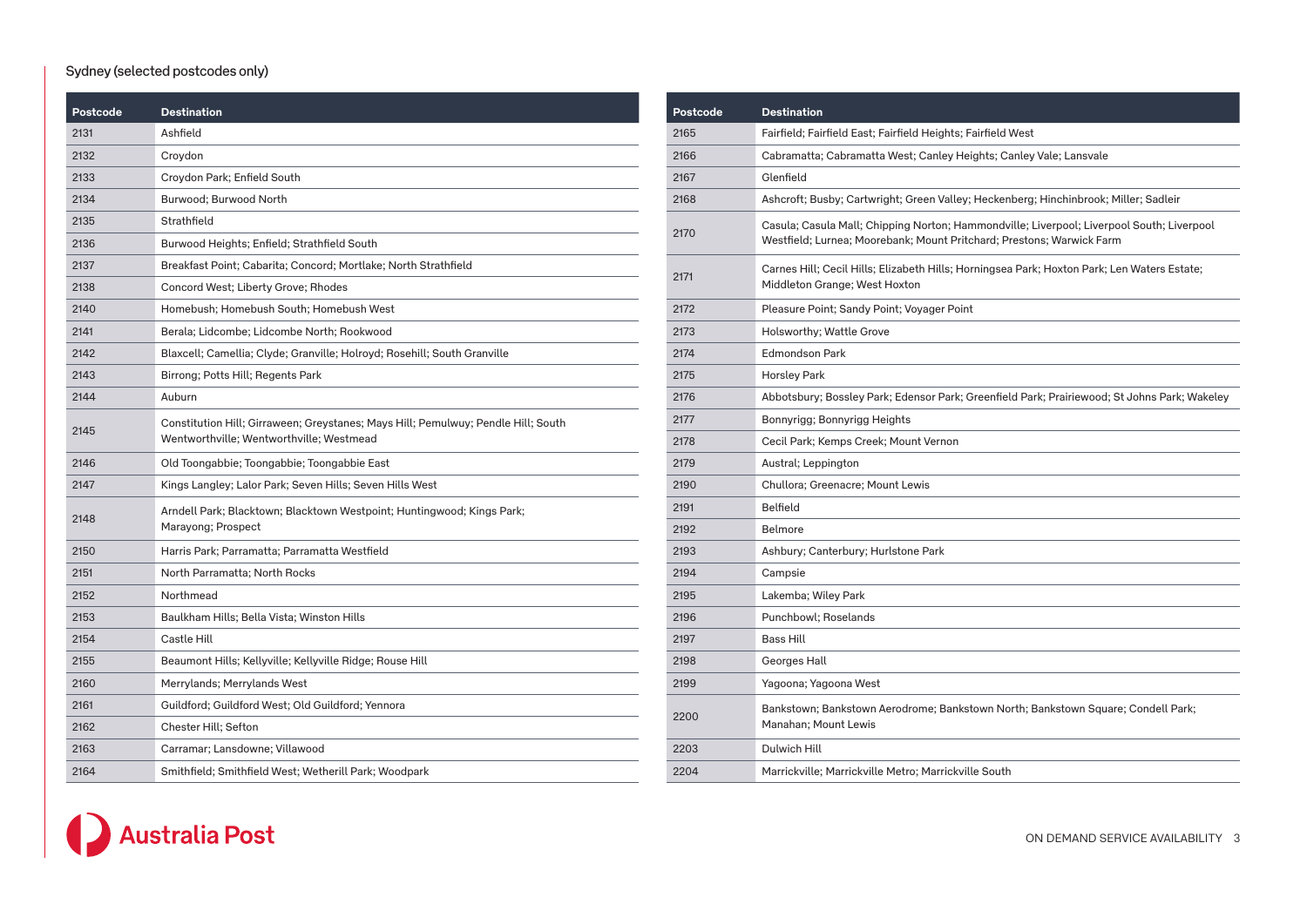| Postcode | <b>Destination</b>                                                                 |
|----------|------------------------------------------------------------------------------------|
| 2205     | Arncliffe; Turrella; Wolli Creek                                                   |
| 2206     | Clemton Park; Earlwood                                                             |
| 2207     | Bardwell Park; Bardwell Valley; Bexley; Bexley North; Bexley South                 |
| 2208     | Kingsgrove; Kingsway West                                                          |
| 2209     | Beverly Hills; Narwee                                                              |
| 2210     | Lugarno; Peakhurst; Peakhurst Heights; Riverwood                                   |
| 2211     | Padstow; Padstow Heights                                                           |
| 2212     | Revesby; Revesby Heights; Revesby North                                            |
| 2213     | East Hills; Panania; Picnic Point                                                  |
| 2214     | Milperra                                                                           |
| 2216     | Banksia; Brighton-Le-Sands; Kyeemagh; Rockdale                                     |
| 2217     | Beverley Park; Kogarah; Kogarah Bay; Monterey; Ramsgate; Ramsgate Beach            |
| 2218     | Allawah; Carlton                                                                   |
| 2219     | Dolls Point; Sandringham; Sans Souci                                               |
| 2220     | Hurstville; Hurstville Grove; Hurstville Westfield                                 |
| 2221     | Blakehurst; Carss Park; Connells Point; Kyle Bay; South Hurstville                 |
| 2222     | Penshurst                                                                          |
| 2223     | Mortdale; Oatley                                                                   |
| 2224     | Kangaroo Point; Sylvania; Sylvania Southgate; Sylvania Waters                      |
| 2225     | Oyster Bay                                                                         |
| 2226     | Bonnet Bay; Como; Jannali                                                          |
| 2227     | Gymea; Gymea Bay                                                                   |
| 2228     | Miranda; Yowie Bay                                                                 |
| 2229     | Caringbah; Caringbah South; Dolans Bay; Lilli Pilli; Port Hacking; Taren Point     |
| 2230     | Bundeena; Cronulla; Greenhills Beach; Woolooware                                   |
| 2231     | Kurnell                                                                            |
| 2232     | Grays Point; Kareela; Kirrawee; Loftus; Sutherland; Woronora                       |
| 2233     | Engadine; Heathcote; Woronora Heights; Yarrawarrah                                 |
| 2234     | Alfords Point; Bangor; Barden Ridge; Illawong; Lucas Heights; Menai; Menai Central |
| 2555     | <b>Badgerys Creek</b>                                                              |

| Postcode | <b>Destination</b>                                                                                                                                                  |
|----------|---------------------------------------------------------------------------------------------------------------------------------------------------------------------|
| 2556     | <b>Bringelly</b>                                                                                                                                                    |
| 2557     | Catherine Field; Gledswood Hills; Gregory Hills; Rossmore                                                                                                           |
| 2558     | Eagle Vale; Eschol Park; Kearns                                                                                                                                     |
| 2559     | Blairmount; Claymore                                                                                                                                                |
| 2560     | Airds; Ambarvale; Blair Athol; Bradbury; Campbelltown; Campbelltown North; Leumeah;<br>Macarthur Square; Rosemeadow; Ruse; St Helens Park; Wedderburn; Woodbine     |
| 2564     | Glenquarie; Long Point; Macquarie Fields                                                                                                                            |
| 2565     | Bardia; Denham Court; Ingleburn; Macquarie Links                                                                                                                    |
| 2566     | Bow Bowing; Minto; Minto Heights; Raby; St Andrews; Varroville                                                                                                      |
| 2567     | Currans Hill; Harrington Park; Mount Annan; Narellan; Narellan Vale; Smeaton Grange                                                                                 |
| 2745     | Glenmore Park; Greendale; Luddenham; Mulgoa; Regentville; Wallacia                                                                                                  |
| 2747     | Caddens; Cambridge Gardens; Cambridge Park; Claremont Meadows; Jordan Springs;<br>Kingswood; Llandilo; Shanes Park; Werrington; Werrington County; Werrington Downs |
| 2748     | <b>Orchard Hills</b>                                                                                                                                                |
| 2749     | Castlereagh; Cranebrook                                                                                                                                             |
| 2750     | Emu Heights; Emu Plains; Jamisontown; Leonay; Penrith; Penrith Plaza; Penrith South;<br>South Penrith                                                               |
| 2759     | Erskine Park; St Clair                                                                                                                                              |
| 2760     | Colyton; North St Marys; Oxley Park; Ropes Crossing; St Marys; St Marys East;<br>St Marys South                                                                     |
| 2761     | Colebee; Dean Park; Glendenning; Hassall Grove; Oakhurst; Plumpton                                                                                                  |
| 2762     | Schofields                                                                                                                                                          |
| 2763     | Acacia Gardens; Quakers Hill                                                                                                                                        |
| 2765     | Berkshire Park; Box Hill; Maraylya; Marsden Park; Nelson; Oakville; Riverstone; Vineyard                                                                            |
| 2766     | Eastern Creek; Rooty Hill                                                                                                                                           |
| 2767     | Bungarribee; Doonside; Woodcroft                                                                                                                                    |
| 2768     | Glenwood; Parklea; Stanhope Gardens                                                                                                                                 |
| 2769     | The Ponds                                                                                                                                                           |
| 2770     | Bidwill; Blackett; Dharruk; Emerton; Hebersham; Lethbridge Park; Minchinbury;<br>Mount Druitt; Mount Druitt Village; Shalvey; Tregear; Whalan; Willmot              |

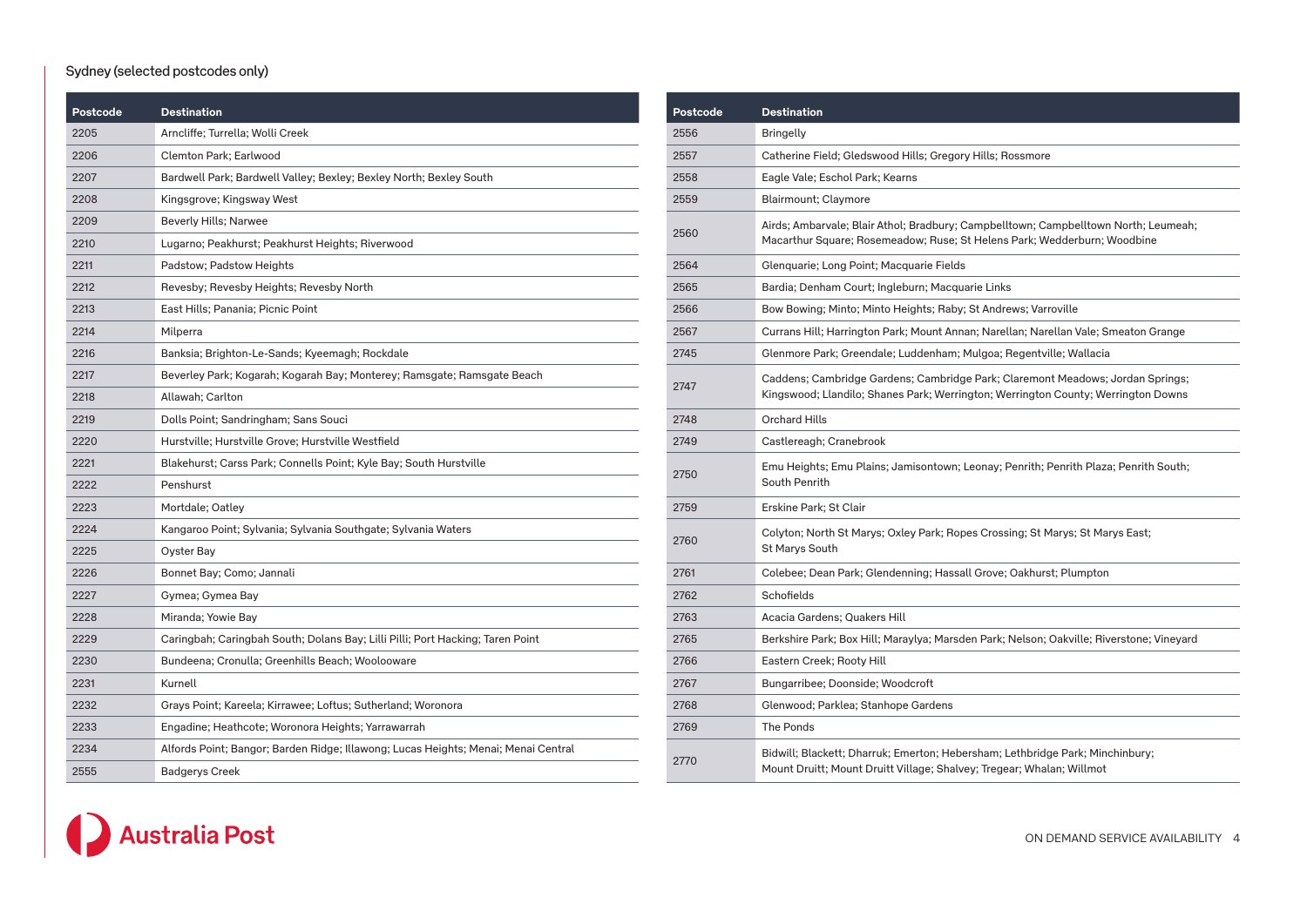# Melbourne (selected postcodes only)

| Postcode | <b>Destination</b>                                                                            |
|----------|-----------------------------------------------------------------------------------------------|
| 3000     | Melbourne                                                                                     |
| 3002     | East Melbourne                                                                                |
| 3003     | <b>West Melbourne</b>                                                                         |
| 3004     | Melbourne; St Kilda Road Central; St Kilda Road Melbourne                                     |
| 3006     | South Wharf; Southbank                                                                        |
| 3008     | Docklands                                                                                     |
| 3010     | University Of Melbourne                                                                       |
| 3011     | Footscray; Seddon; Seddon West                                                                |
| 3012     | Brooklyn; Kingsville; Maidstone; Tottenham; West Footscray                                    |
| 3013     | Yarraville; Yarraville West                                                                   |
| 3015     | Newport; South Kingsville; Spotswood                                                          |
| 3016     | Williamstown; Williamstown North                                                              |
| 3018     | Altona; Seaholme                                                                              |
| 3019     | Braybrook; Robinson                                                                           |
| 3020     | Albion; Glengala; Sunshine; Sunshine North; Sunshine West                                     |
| 3021     | Albanvale; Kealba; Kings Park; St Albans                                                      |
| 3022     | Ardeer; Deer Park East                                                                        |
| 3023     | Burnside; Burnside Heights; Cairnlea; Caroline Springs; Deer Park; Deer Park North; Ravenhall |
| 3025     | Altona East; Altona Gate; Altona North                                                        |
| 3026     | <b>Laverton North</b>                                                                         |
| 3027     | Williams Landing                                                                              |
| 3028     | Altona Meadows; Laverton; Seabrook                                                            |
| 3029     | Hoppers Crossing; Tarneit; Truganina                                                          |
| 3030     | Derrimut; Point Cook; Werribee; Werribee South                                                |
| 3031     | Flemington; Kensington                                                                        |
| 3032     | Ascot Vale; Highpoint City; Maribyrnong; Travancore                                           |
| 3033     | Keilor East                                                                                   |
| 3034     | Avondale Heights                                                                              |
| 3036     | Keilor; Keilor North                                                                          |

| Postcode | <b>Destination</b>                                                          |
|----------|-----------------------------------------------------------------------------|
| 3037     | Calder Park; Delahey; Hillside; Sydenham; Taylors Hill                      |
| 3038     | Keilor Downs; Keilor Lodge; Taylors Lakes; Watergardens                     |
| 3039     | Moonee Ponds                                                                |
| 3040     | Aberfeldie; Essendon; Essendon West                                         |
| 3041     | Cross Keys; Essendon Fields; Essendon North; Strathmore; Strathmore Heights |
| 3042     | Airport West; Keilor Park; Niddrie; Niddrie North                           |
| 3043     | Gladstone Park; Gowanbrae; Tullamarine                                      |
| 3044     | Pascoe Vale; Pascoe Vale South                                              |
| 3045     | Melbourne Airport                                                           |
| 3046     | Glenroy; Hadfield; Oak Park                                                 |
| 3047     | Broadmeadows; Dallas; Jacana                                                |
| 3048     | Coolaroo; Meadow Heights                                                    |
| 3049     | Attwood; Westmeadows                                                        |
| 3050     | Royal Melbourne Hospital                                                    |
| 3051     | Hotham Hill; North Melbourne                                                |
| 3052     | Melbourne University; Parkville                                             |
| 3053     | Carlton; Carlton South                                                      |
| 3054     | Carlton North; Princes Hill                                                 |
| 3055     | Brunswick South; Brunswick West; Moonee Vale; Moreland West                 |
| 3056     | Brunswick; Brunswick Lower; Brunswick North                                 |
| 3057     | <b>Brunswick East: Sumner</b>                                               |
| 3058     | Batman; Coburg; Coburg North; Merlynston; Moreland                          |
| 3059     | Greenvale                                                                   |
| 3060     | Fawkner                                                                     |
| 3061     | Campbellfield                                                               |
| 3065     | Fitzroy                                                                     |
| 3066     | Collingwood; Collingwood North                                              |
| 3067     | Abbotsford                                                                  |
| 3068     | Clifton Hill; Fitzroy North                                                 |

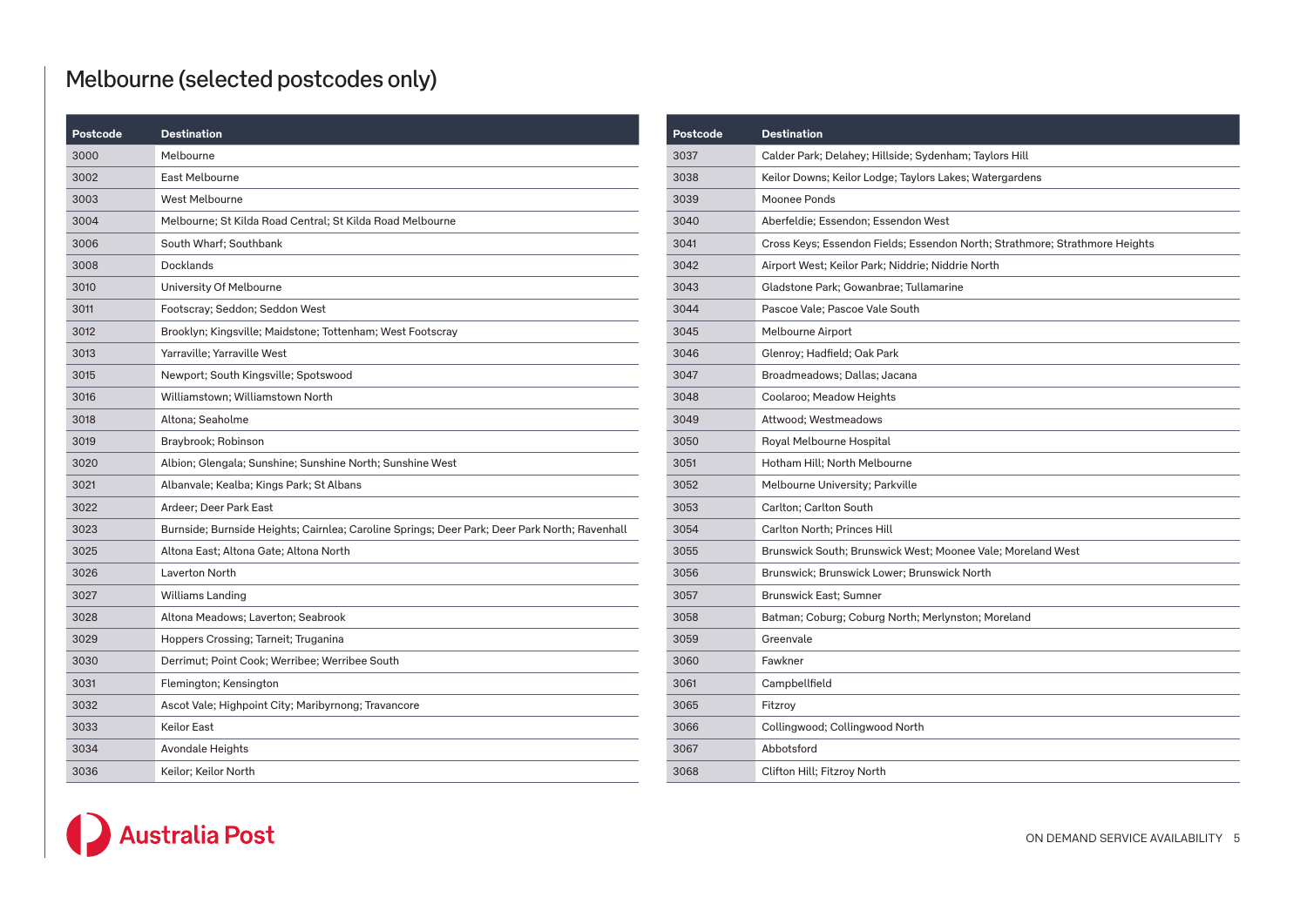### Melbourne (selected postcodes only)

| Postcode | <b>Destination</b>                                                                               |
|----------|--------------------------------------------------------------------------------------------------|
| 3070     | Northcote; Northcote South                                                                       |
| 3071     | Thornbury                                                                                        |
| 3072     | Gilberton; Northland Centre; Preston; Preston Lower; Preston South;<br>Preston West; Regent West |
| 3073     | Reservoir                                                                                        |
| 3074     | Thomastown                                                                                       |
| 3075     | Lalor                                                                                            |
| 3076     | Epping                                                                                           |
| 3078     | Alphington; Fairfield                                                                            |
| 3079     | Ivanhoe; Ivanhoe East; Ivanhoe North                                                             |
| 3081     | Bellfield; Heidelberg Heights; Heidelberg Rgh; Heidelberg West                                   |
| 3082     | Mill Park                                                                                        |
| 3083     | Bundoora; Kingsbury; La Trobe University                                                         |
| 3084     | Banyule; Eaglemont; Heidelberg; Rosanna; Viewbank                                                |
| 3085     | Macleod; Macleod West; Yallambie                                                                 |
| 3087     | Watsonia; Watsonia North                                                                         |
| 3088     | Briar Hill; Greensborough; St Helena                                                             |
| 3090     | Plenty                                                                                           |
| 3093     | Lower Plenty                                                                                     |
| 3094     | Montmorency                                                                                      |
| 3095     | Eltham; Eltham North; Research                                                                   |
| 3101     | Cotham; Kew                                                                                      |
| 3102     | Kew East                                                                                         |
| 3103     | Balwyn; Balwyn East; Deepdene; Stradbroke Park                                                   |
| 3104     | Balwyn North; Greythorn                                                                          |
| 3105     | <b>Bulleen</b>                                                                                   |
| 3106     | Templestowe                                                                                      |
| 3107     | <b>Templestowe Lower</b>                                                                         |
| 3108     | Doncaster                                                                                        |
| 3109     | Doncaster East; Doncaster Heights                                                                |

| Postcode | <b>Destination</b>                                                                              |
|----------|-------------------------------------------------------------------------------------------------|
| 3111     | Donvale                                                                                         |
| 3121     | Burnley; Burnley North; Cremorne; Richmond; Richmond East; Richmond North; Richmond South       |
| 3122     | Auburn South; Glenferrie South; Hawthorn; Hawthorn North; Hawthorn West                         |
| 3123     | Auburn; Hawthorn East                                                                           |
| 3124     | Camberwell; Camberwell North; Camberwell South; Camberwell West; Hartwell;<br>Middle Camberwell |
| 3125     | Bennettswood; Burwood; Surrey Hills South                                                       |
| 3126     | Camberwell East; Canterbury                                                                     |
| 3127     | Mont Albert; Surrey Hills; Surrey Hills North                                                   |
| 3128     | Box Hill; Box Hill Central; Box Hill South; Houston; Wattle Park                                |
| 3129     | Box Hill North; Kerrimuir; Mont Albert North                                                    |
| 3130     | Blackburn; Blackburn North; Blackburn South; Laburnum                                           |
| 3131     | Brentford Square; Forest Hill; Nunawading                                                       |
| 3132     | Mitcham; Mitcham North; Rangeview                                                               |
| 3133     | Vermont; Vermont South                                                                          |
| 3134     | Ringwood; Ringwood North                                                                        |
| 3135     | Bedford Road; Heathmont; Ringwood East                                                          |
| 3141     | South Yarra                                                                                     |
| 3142     | Hawksburn; Toorak                                                                               |
| 3143     | Armadale; Armadale North                                                                        |
| 3144     | Kooyong; Malvern; Malvern North                                                                 |
| 3145     | Caulfield East; Central Park; Darling; Darling South; Malvern East                              |
| 3146     | Glen Iris; Tooronga                                                                             |
| 3147     | Ashburton; Ashwood                                                                              |
| 3148     | Chadstone; Chadstone Centre; Holmesglen; Jordanville                                            |
| 3149     | Mount Waverley; Pinewood; Syndal                                                                |
| 3150     | Brandon Park; Glen Waverley; Wheelers Hill                                                      |
| 3151     | Burwood East; Burwood Heights                                                                   |
| 3152     | Knox City Centre; Studfield; Wantirna; Wantirna South                                           |
| 3153     | Bayswater; Bayswater North                                                                      |

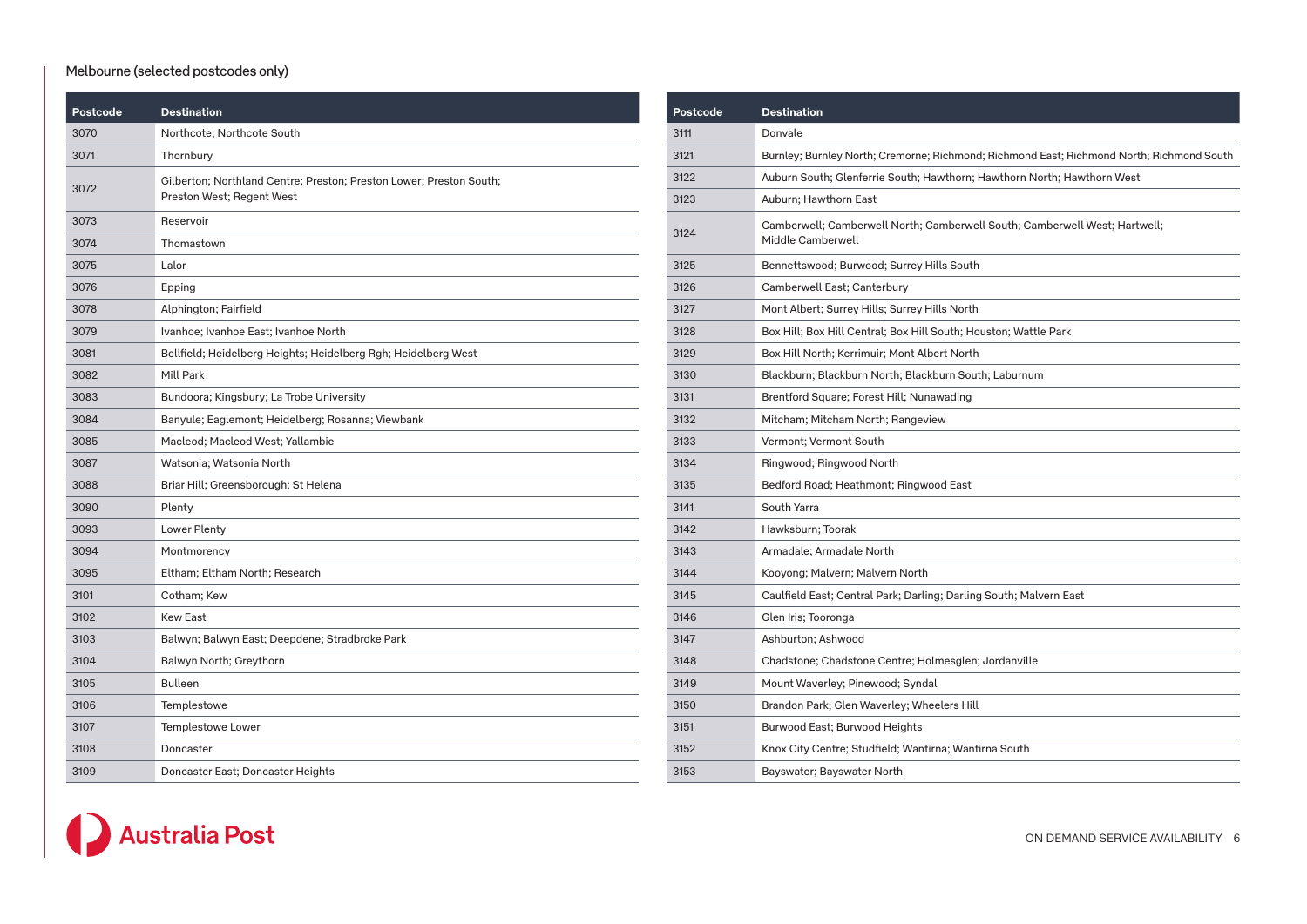### Melbourne (selected postcodes only)

| Postcode | <b>Destination</b>                                                                  |
|----------|-------------------------------------------------------------------------------------|
| 3154     | The Basin                                                                           |
| 3155     | Boronia                                                                             |
| 3156     | Ferntree Gully; Lysterfield; Lysterfield South; Mountain Gate; Upper Ferntree Gully |
| 3161     | Caulfield Junction; Caulfield North                                                 |
| 3162     | Caulfield; Caulfield South; Hopetoun Gardens                                        |
| 3163     | Carnegie; Glen Huntly; Murrumbeena                                                  |
| 3165     | <b>Bentleigh East</b>                                                               |
| 3166     | Hughesdale; Huntingdale; Oakleigh; Oakleigh East                                    |
| 3167     | Oakleigh South                                                                      |
| 3168     | Clayton; Notting Hill                                                               |
| 3169     | Clarinda; Clayton South                                                             |
| 3170     | Mulgrave; Waverley Gardens                                                          |
| 3171     | Sandown Village; Springvale                                                         |
| 3172     | Dingley Village; Springvale South                                                   |
| 3173     | Keysborough                                                                         |
| 3174     | Noble Park; Noble Park North                                                        |
| 3175     | Bangholme; Dandenong; Dandenong East; Dandenong North; Dandenong South; Dunearn     |
| 3177     | Doveton; Eumemmerring                                                               |
| 3178     | Rowville                                                                            |
| 3179     | Scoresby                                                                            |
| 3180     | Knoxfield                                                                           |
| 3181     | Prahran; Prahran East; Windsor                                                      |
| 3182     | St Kilda; St Kilda South; St Kilda West                                             |

| Postcode | <b>Destination</b>                                                      |
|----------|-------------------------------------------------------------------------|
| 3183     | Balaclava; St Kilda East                                                |
| 3184     | Brighton Road; Elwood                                                   |
| 3185     | Elsternwick; Gardenvale; Ripponlea                                      |
| 3186     | Brighton; Brighton North; Dendy                                         |
| 3187     | Brighton East; North Road                                               |
| 3188     | Hampton; Hampton East; Hampton North                                    |
| 3189     | Moorabbin; Moorabbin East; Wishart                                      |
| 3190     | Highett                                                                 |
| 3191     | Sandringham                                                             |
| 3192     | Cheltenham; Cheltenham East; Southland Centre                           |
| 3193     | Beaumartis; Black Rock; Black Rock North; Cromer                        |
| 3194     | Mentone; Mentone East; Moorabbin Airport                                |
| 3195     | Aspendale; Aspendale Gardens; Braeside; Mordialloc; Parkdale; Waterways |
| 3196     | Bonbeach; Chelsea; Chelsea Heights; Edithvale                           |
| 3197     | Carrum; Patterson Lakes                                                 |
| 3198     | Seaford                                                                 |
| 3201     | Carrum Downs                                                            |
| 3202     | Heatherton                                                              |
| 3204     | Bentleigh; Mckinnon; Ormond; Patterson                                  |
| 3205     | South Melbourne                                                         |
| 3206     | Albert Park; Middle Park                                                |
| 3207     | Garden City; Port Melbourne                                             |
| 3802     | Endeavour Hills                                                         |

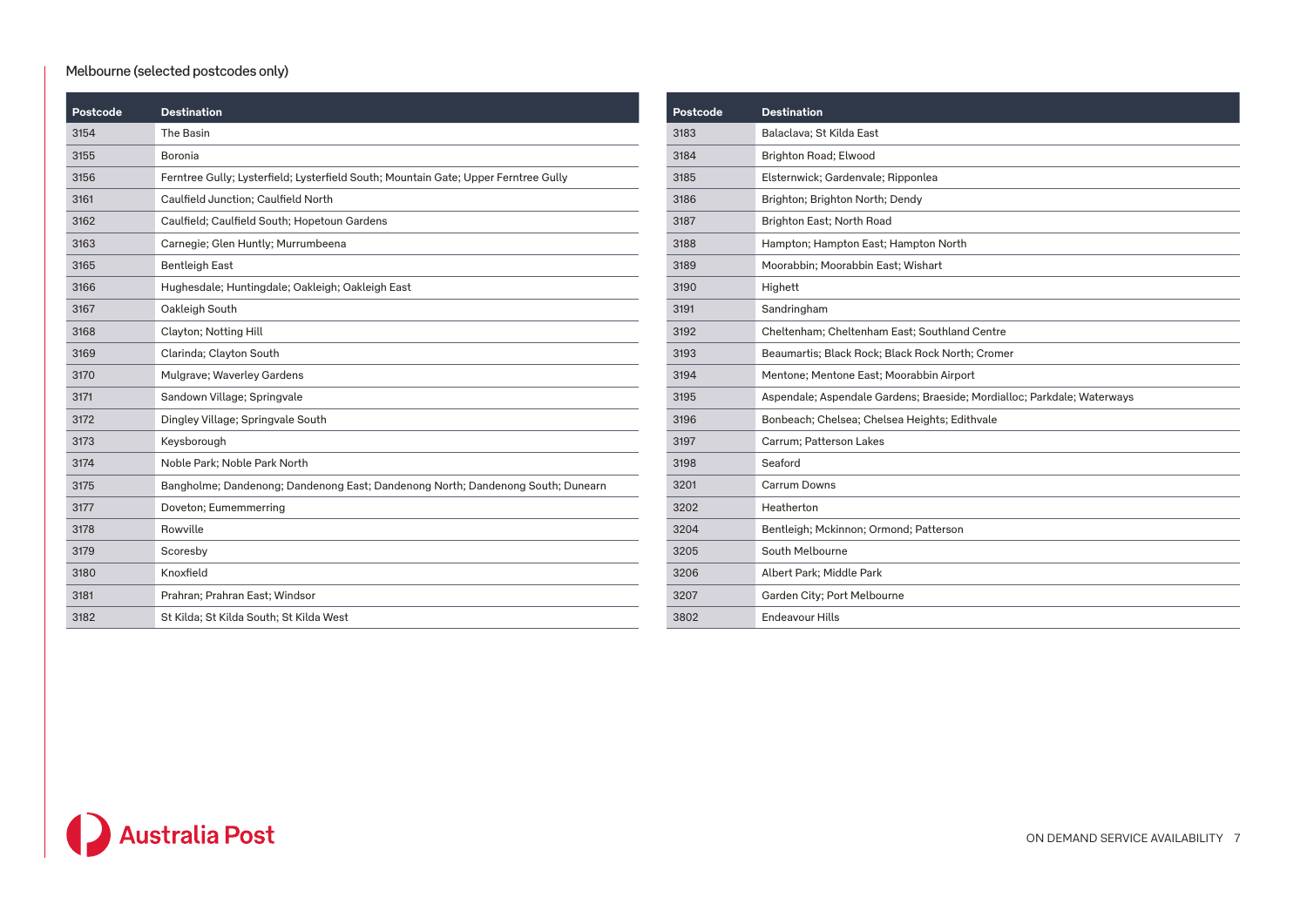# Brisbane (selected postcodes only)

| Postcode | <b>Destination</b>                                                                                   |
|----------|------------------------------------------------------------------------------------------------------|
| 4000     | Brisbane Adelaide Street; Brisbane City; Petrie Terrace; Spring Hill                                 |
| 4005     | New Farm; Teneriffe                                                                                  |
| 4006     | Bowen Hills; Fortitude Valley; Herston; Newstead                                                     |
| 4007     | Ascot; Hamilton; Hamilton Central                                                                    |
| 4008     | Brisbane Airport; Pinkenba                                                                           |
| 4009     | Eagle Farm                                                                                           |
| 4010     | Albion                                                                                               |
| 4011     | Clayfield; Hendra                                                                                    |
| 4012     | Nundah; Toombul; Wavell Heights; Wavell Heights North                                                |
| 4013     | Northgate                                                                                            |
| 4014     | Banyo; Nudgee; Nudgee Beach; Virginia                                                                |
| 4017     | Bracken Ridge; Brighton; Brighton Eventide; Brighton Nathan Street; Deagon; Sandgate;<br>Shorncliffe |
| 4018     | Fitzgibbon; Taigum                                                                                   |
| 4029     | Royal Brisbane Hospital                                                                              |
| 4030     | Kalinga; Lutwyche; Windsor; Wooloowin                                                                |
| 4031     | Gordon Park; Kedron                                                                                  |
| 4032     | Chermside; Chermside Centre; Chermside South; Chermside West                                         |
| 4034     | Aspley; Boondall; Carseldine; Geebung; Zillmere                                                      |
| 4035     | Albany Creek; Bridgeman Downs                                                                        |
| 4036     | <b>Bald Hills</b>                                                                                    |
| 4051     | Alderley; Enoggera; Gaythorne; Grange; Newmarket; Wilston                                            |
| 4053     | Brookside Centre; Everton Hills; Everton Park; Mcdowall; Mitchelton; Stafford; Stafford Heights      |
| 4054     | Arana Hills; Keperra                                                                                 |
| 4059     | Kelvin Grove; Red Hill                                                                               |
| 4060     | Ashgrove; Ashgrove East                                                                              |
| 4061     | The Gap                                                                                              |
| 4064     | Milton; Paddington                                                                                   |
| 4065     | Bardon                                                                                               |

| Postcode | <b>Destination</b>                                                                   |
|----------|--------------------------------------------------------------------------------------|
| 4066     | Auchenflower; Mount Coot-Tha; Toowong                                                |
| 4067     | St Lucia; St Lucia South                                                             |
| 4068     | Chelmer; Indooroopilly; Indooroopilly Centre; Taringa                                |
| 4072     | University Of Queensland                                                             |
| 4073     | Seventeen Mile Rocks; Sinnamon Park                                                  |
| 4074     | Jamboree Heights; Jindalee; Middle Park; Mount Ommaney; Riverhills; Sumner; Westlake |
| 4075     | Corinda; Graceville; Graceville East; Oxley; Sherwood                                |
| 4076     | Darra; Wacol                                                                         |
| 4077     | Doolandella; Durack; Inala; Inala Heights; Richlands                                 |
| 4078     | Ellen Grove; Forest Lake                                                             |
| 4101     | Highgate Hill; South Brisbane; West End                                              |
| 4102     | Dutton Park; Woolloongabba                                                           |
| 4103     | Annerley; Fairfield; Fairfield Gardens                                               |
| 4104     | Yeronga                                                                              |
| 4105     | Moorooka; Tennyson; Yeerongpilly                                                     |
| 4106     | Brisbane Market; Rocklea                                                             |
| 4107     | Salisbury; Salisbury East                                                            |
| 4108     | Archerfield; Coopers Plains                                                          |
| 4109     | Macgregor; Robertson; Sunnybank; Sunnybank Hills; Sunnybank South                    |
| 4110     | Acacia Ridge; Heathwood; Larapinta; Pallara; Willawong                               |
| 4111     | Nathan                                                                               |
| 4112     | Kuraby                                                                               |
| 4113     | Eight Mile Plains; Runcorn                                                           |
| 4114     | Kingston; Logan Central; Woodridge                                                   |
| 4115     | Algester; Parkinson                                                                  |
| 4116     | Calamvale; Drewvale; Stretton                                                        |
| 4117     | Berrinba: Karawatha                                                                  |
| 4118     | Browns Plains; Forestdale; Heritage Park; Hillcrest; Regents Park                    |
| 4119     | Underwood                                                                            |

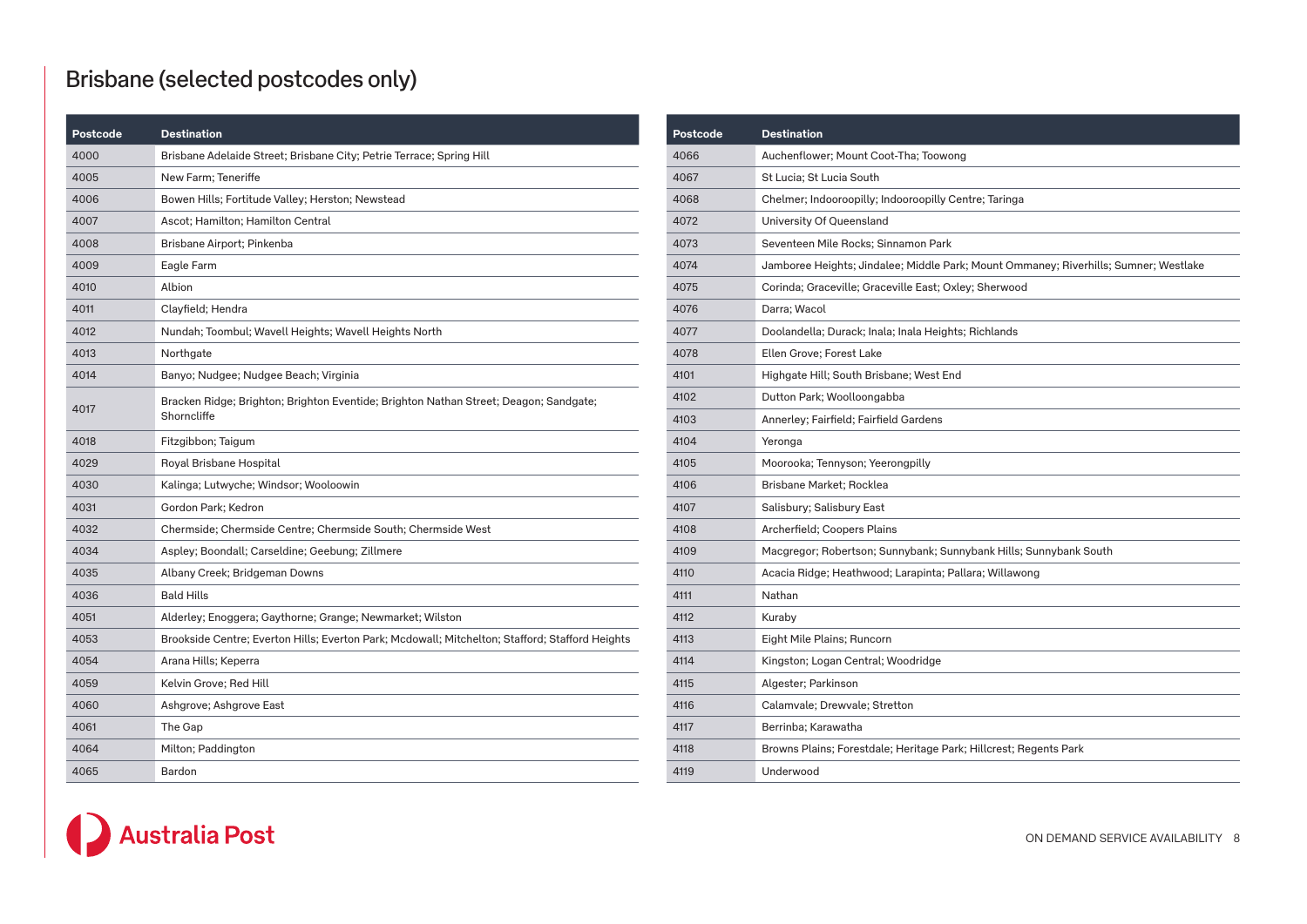#### Brisbane (selected postcodes only)

| Postcode | <b>Destination</b>                                                           | Postcode |  |
|----------|------------------------------------------------------------------------------|----------|--|
| 4120     | Greenslopes; Stones Corner                                                   | 4157     |  |
| 4121     | Holland Park; Holland Park East; Holland Park West; Tarragindi; Wellers Hill | 4158     |  |
| 4122     | Mansfield; Mount Gravatt; Mount Gravatt East; Upper Mount Gravatt; Wishart   | 4159     |  |
| 4123     | Rochedale; Rochedale South                                                   | 4160     |  |
| 4127     | Daisy Hill; Priestdale; Slacks Creek; Springwood                             | 4161     |  |
| 4128     | Shailer Park; Tanah Merah                                                    | 4163     |  |
| 4129     | Loganholme                                                                   | 4164     |  |
| 4131     | Loganlea; Meadowbrook                                                        | 4169     |  |
| 4132     | Crestmead; Marsden                                                           | 4170     |  |
| 4151     | Coorparoo                                                                    | 4171     |  |
| 4152     | Camp Hill; Carina; Carina Heights; Carindale                                 | 4172     |  |
| 4153     | Belmont                                                                      | 4173     |  |
| 4154     | Gumdale; Ransome; Wakerley                                                   | 4174     |  |
| 4155     | Chandler                                                                     | 4178     |  |
| 4156     | Burbank; Mackenzie                                                           | 4179     |  |

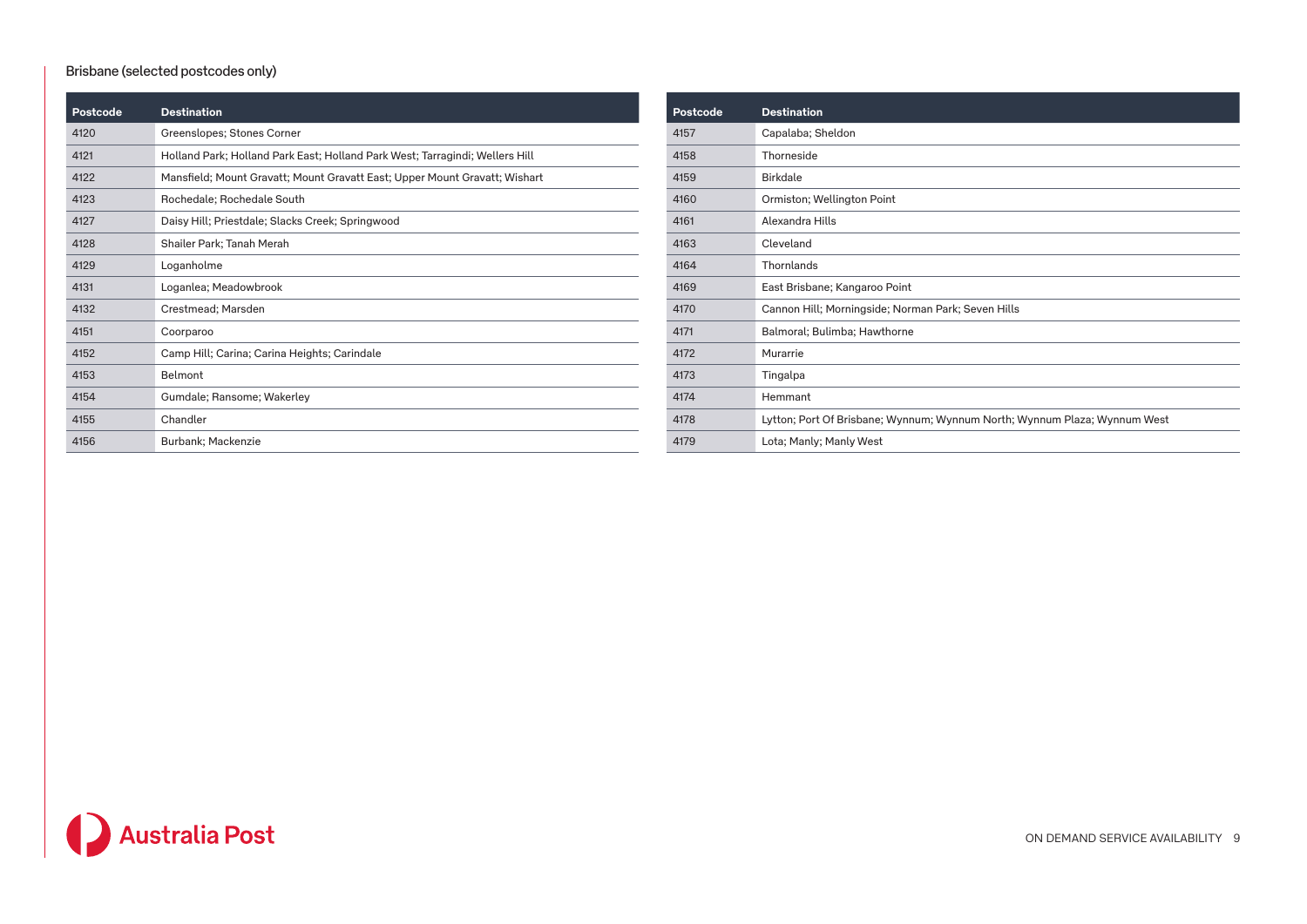# Adelaide (selected postcodes only)

| <b>Postcode</b> | <b>Destination</b>                                                                   |
|-----------------|--------------------------------------------------------------------------------------|
| 5000            | Adelaide, City West Campus                                                           |
| 5006            | North Adelaide                                                                       |
| 5007            | Bowden, Brompton, Hindmarsh, Welland, West Hindmarsh                                 |
| 5008            | Croydon, Croydon Park, Devon Park, Dudley Park, Renown Park, Ridleyton, West Croydon |
| 5009            | Allenby Gardens, Beverley, Kilkenny                                                  |
| 5010            | Angle Park, Ferryden Park, Regency Park                                              |
| 5011            | St Clair, Woodville, Woodville Park, Woodville South, Woodville West                 |
| 5012            | Athol Park, Mansfield Park, Woodville Gardens, Woodville North                       |
| 5013            | Gillman, Ottoway, Pennington, Rosewater, Rosewater East, Wingfield                   |
| 5014            | Albert Park, Alberton, Cheltenham, Hendon, Queenstown, Royal Park                    |
| 5015            | Birkenhead, Ethelton, Glanville, New Port, Port Adelaide                             |
| 5016            | Largs Bay, Largs North, Peterhead                                                    |
| 5017            | Osborne, Taperoo                                                                     |
| 5018            | North Haven, Outer Harbor                                                            |
| 5019            | Exeter, Semaphore, Semaphore Park, Semaphore South                                   |
| 5020            | <b>West Lakes Shore</b>                                                              |
| 5021            | <b>West Lakes</b>                                                                    |
| 5022            | Grange, Henley Beach, Henley Beach South, Tennyson                                   |
| 5023            | Findon, Seaton                                                                       |
| 5024            | Fulham, Fulham Gardens, West Beach                                                   |
| 5025            | Flinders Park, Kidman Park                                                           |
| 5031            | Mile End, Mile End South, Thebarton, Torrensville, Torrensville Plaza                |
| 5032            | Brooklyn Park, Lockleys, Underdale                                                   |
| 5033            | Cowandilla, Hilton, Hilton Plaza, Marleston, Richmond, West Richmond                 |
| 5034            | Clarence Park, Goodwood, Kings Park, Millswood, Wayville                             |
| 5035            | Ashford, Black Forest, Everard Park, Forestville, Keswick                            |
| 5037            | Glandore, Kurralta Park, Netley, North Plympton                                      |
| 5038            | Camden Park, Plympton, Plympton Park, South Plympton                                 |
| 5039            | Clarence Gardens, Edwardstown, Melrose Park                                          |

| Postcode | <b>Destination</b>                                                                                                     |
|----------|------------------------------------------------------------------------------------------------------------------------|
| 5040     | Novar Gardens                                                                                                          |
| 5041     | Colonel Light Gardens, Cumberland Park, Daw Park, Panorama, Westbourne Park                                            |
| 5042     | Bedford Park, Clovelly Park, Flinders University, Pasadena, St Marys, Tonsley                                          |
| 5043     | Ascot Park, Marion, Mitchell Park, Morphettville, Park Holme                                                           |
| 5044     | Glengowrie, Somerton Park                                                                                              |
| 5045     | Glenelg, Glenelg East, Glenelg Jetty Road, Glenelg North, Glenelg South                                                |
| 5046     | Oaklands Park, Warradale, Warradale North                                                                              |
| 5047     | Darlington, Seacombe Gardens, Seacombe Heights, Sturt                                                                  |
| 5048     | Brighton, Dover Gardens, Hove, North Brighton, South Brighton                                                          |
| 5049     | Kingston Park, Marino, Seacliff, Seacliff Park, Seaview Downs                                                          |
| 5050     | Bellevue Heights, Eden Hills                                                                                           |
| 5051     | Blackwood, Coromandel Valley, Craigburn Farm, Hawthorndene                                                             |
| 5052     | Belair, Glenalta                                                                                                       |
| 5061     | Hyde Park, Malvern, Unley, Unley Park                                                                                  |
| 5062     | Brown Hill Creek, Clapham, Hawthorn, Kingswood, Lower Mitcham, Lynton,<br>Mitcham, Netherby, Springfield, Torrens Park |
| 5063     | Eastwood, Frewville, Fullarton, Highgate, Parkside                                                                     |
| 5064     | Glen Osmond, Glenunga, Mount Osmond, Myrtle Bank, St Georges, Urrbrae                                                  |
| 5065     | Dulwich, Glenside, Linden Park, Toorak Gardens, Tusmore                                                                |
| 5066     | Beaumont, Burnside, Erindale, Hazelwood Park, Stonyfell, Waterfall Gully, Wattle Park                                  |
| 5067     | Beulah Park, Kent Town, Norwood, Norwood South, Rose Park                                                              |
| 5068     | Heathpool, Kensington, Kensington Gardens, Kensington Park, Leabrook, Marryatville,<br>St Morris, Trinity Gardens      |
| 5069     | College Park, Evandale, Hackney, Maylands, St Peters, Stepney                                                          |
| 5070     | Felixstow, Firle, Glynde, Glynde Plaza, Joslin, Marden, Payneham, Payneham South,<br>Royston Park                      |
| 5072     | Auldana, Magill, Magill North, Magill South, Rosslyn Park, Skye, Teringie, Woodforde                                   |
| 5073     | Hectorville, Rostrevor, Tranmere, Tranmere North                                                                       |
| 5074     | Campbelltown, Newton                                                                                                   |

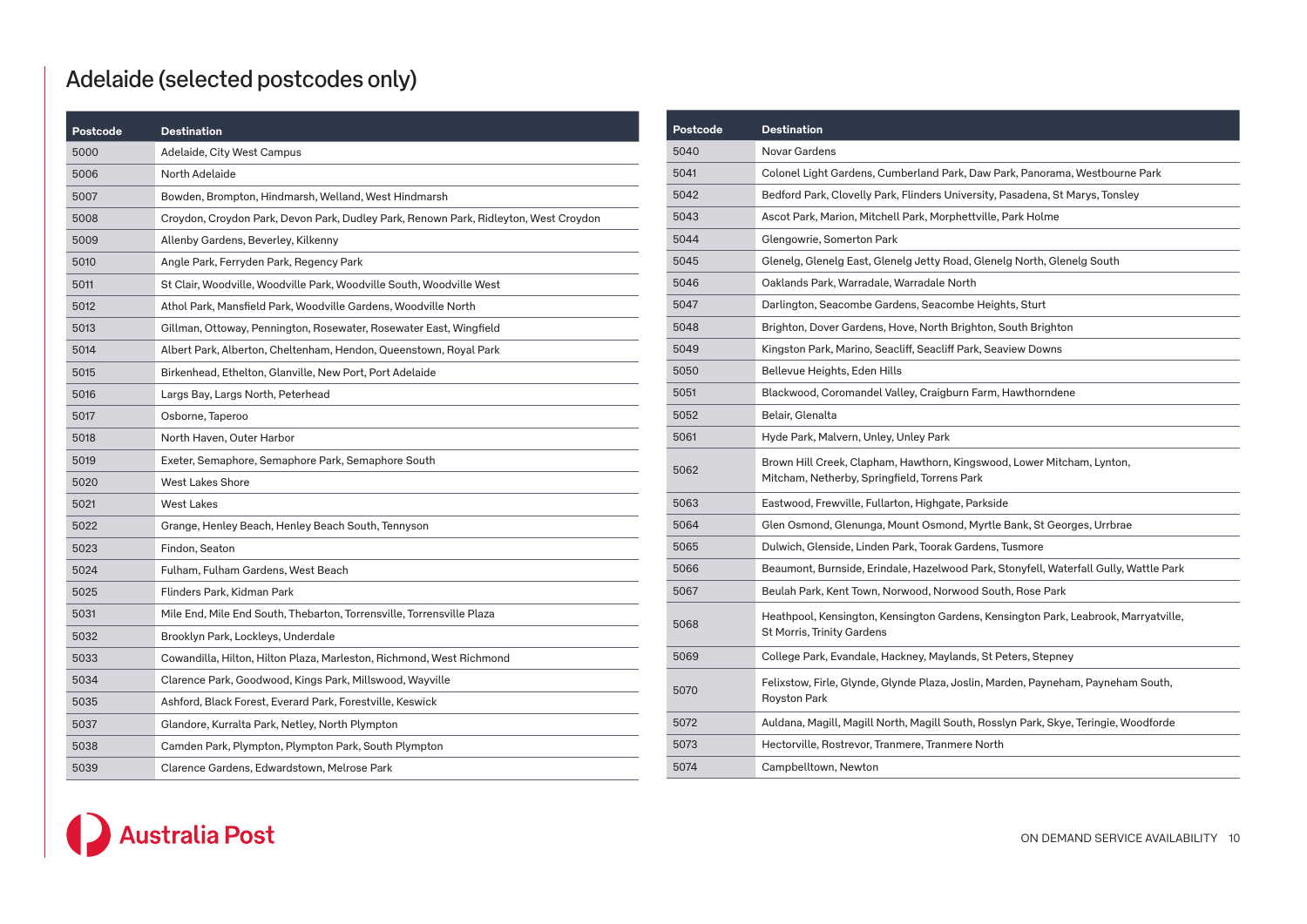#### Adelaide (selected postcodes only)

| Postcode | <b>Destination</b>                                                                                               |
|----------|------------------------------------------------------------------------------------------------------------------|
| 5075     | Dernancourt, Paradise                                                                                            |
| 5076     | Athelstone                                                                                                       |
| 5081     | Collinswood, Gilberton, Medindie, Medindie Gardens, Vale Park, Walkerville                                       |
| 5082     | Fitzroy, Ovingham, Prospect, Prospect East, Thorngate                                                            |
| 5083     | Broadview, Nailsworth, Sefton Park                                                                               |
| 5084     | Blair Athol, Kilburn, Kilburn North                                                                              |
| 5085     | Clearview, Enfield, Enfield Plaza, Lightsview, Northfield, Northgate                                             |
| 5086     | Gilles Plains, Greenacres, Hampstead Gardens, Hillcrest, Manningham, Oakden                                      |
| 5087     | Klemzig, Windsor Gardens                                                                                         |
| 5088     | Holden Hill                                                                                                      |
| 5089     | Highbury                                                                                                         |
| 5090     | Hope Valley                                                                                                      |
| 5091     | Banksia Park, Tea Tree Gully, Vista                                                                              |
| 5092     | Modbury, Modbury Heights, Modbury North                                                                          |
| 5093     | Para Vista, Valley View                                                                                          |
| 5094     | Cavan, Dry Creek, Gepps Cross                                                                                    |
| 5095     | Mawson Lakes, Pooraka                                                                                            |
| 5096     | Gulfview Heights, Para Hills, Para Hills West                                                                    |
| 5097     | Redwood Park, Ridgehaven, St Agnes                                                                               |
| 5098     | Ingle Farm, Walkley Heights                                                                                      |
| 5106     | Parafield, Salisbury South                                                                                       |
| 5107     | Green Fields, Parafield Gardens                                                                                  |
| 5108     | Paralowie, Salisbury, Salisbury Downs, Salisbury North, Salisbury North Whites Road                              |
| 5109     | Brahma Lodge, Salisbury East, Salisbury East Northbri Ave, Salisbury Heights,<br>Salisbury Park, Salisbury Plain |
| 5110     | Bolivar, Burton, Direk, Globe Derby Park, St Kilda, Waterloo Corner                                              |
| 5111     | Edinburgh, Edinburgh Raaf                                                                                        |
| 5112     | Elizabeth, Elizabeth East, Elizabeth Grove, Elizabeth South, Elizabeth Vale, Hillbank                            |
| 5113     | Davoren Park, Davoren Park South, Edinburgh North, Elizabeth Downs,<br>Elizabeth North, Elizabeth Park           |

| Postcode | <b>Destination</b>                                                                                                                                                                    |
|----------|---------------------------------------------------------------------------------------------------------------------------------------------------------------------------------------|
| 5114     | Andrews Farm, Blakeview, Craigmore, Gould Creek, Humbug Scrub, One Tree Hill,<br>Sampson Flat, Smithfield, Smithfield Plains, Smithfield West, Uleybury, Yattalunga                   |
| 5115     | Kudla, Munno Para, Munno Para Downs, Munno Para West                                                                                                                                  |
| 5116     | Evanston, Evanston Gardens, Evanston Park, Evanston South, Hillier                                                                                                                    |
| 5117     | Angle Vale                                                                                                                                                                            |
| 5118     | Bibaringa, Buchfelde, Concordia, Gawler, Gawler Belt, Gawler East, Gawler River, Gawler South,<br>Gawler West, Hewett, Kalbeeba, Kangaroo Flat, Kingsford, Reid, Ward Belt, Willaston |
| 5120     | Buckland Park, Virginia                                                                                                                                                               |
| 5121     | Eyre, Macdonald Park, Penfield, Penfield Gardens                                                                                                                                      |
| 5125     | Golden Grove, Golden Grove Village, Greenwith                                                                                                                                         |
| 5126     | Fairview Park, Surrey Downs, Yatala Vale                                                                                                                                              |
| 5127     | Wynn Vale                                                                                                                                                                             |
| 5140     | Greenhill                                                                                                                                                                             |
| 5150     | <b>Leawood Gardens</b>                                                                                                                                                                |
| 5152     | Cleland, Crafers, Crafers West, Stirling                                                                                                                                              |
| 5154     | Aldgate                                                                                                                                                                               |
| 5155     | Bridgewater, Mount George                                                                                                                                                             |
| 5158     | Hallett Cove, O'Halloran Hill, Sheidow Park, Trott Park                                                                                                                               |
| 5159     | Aberfoyle Park, Chandlers Hill, Flagstaff Hill, Happy Valley                                                                                                                          |
| 5160     | Lonsdale                                                                                                                                                                              |
| 5161     | Old Reynella, Reynella, Reynella East                                                                                                                                                 |
| 5162     | Morphett Vale, Woodcroft                                                                                                                                                              |
| 5163     | Hackham, Hackham West, Huntfield Heights, Onkaparinga Hills                                                                                                                           |
| 5164     | <b>Christie Downs</b>                                                                                                                                                                 |
| 5165     | Christies Beach, Christies Beach North                                                                                                                                                |
| 5166     | O'Sullivan Beach                                                                                                                                                                      |
| 5167     | Port Noarlunga, Port Noarlunga South                                                                                                                                                  |
| 5168     | Noarlunga Centre, Noarlunga Downs, Old Noarlunga                                                                                                                                      |
| 5169     | Moana, Seaford, Seaford Heights, Seaford Meadows, Seaford Rise                                                                                                                        |
| 5950     | Adelaide Airport, Export Park                                                                                                                                                         |

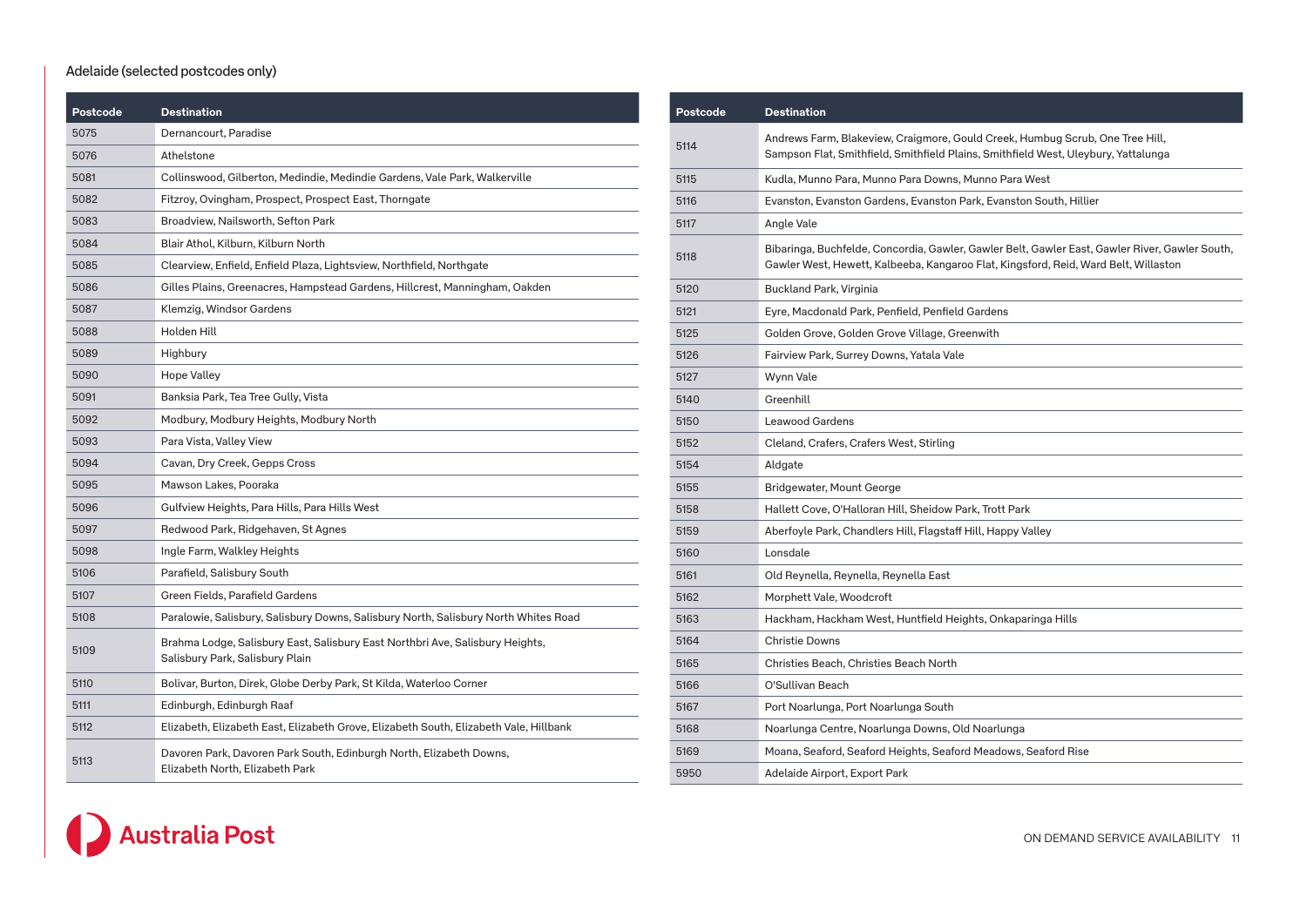# Perth (selected postcodes only)

| <b>Postcodes</b> | <b>Destination</b>                                                       |
|------------------|--------------------------------------------------------------------------|
| 6000             | Perth                                                                    |
| 6003             | Highgate, Northbridge                                                    |
| 6004             | East Perth                                                               |
| 6005             | Kings Park, West Perth                                                   |
| 6006             | North Perth                                                              |
| 6007             | Leederville, West Leederville                                            |
| 6008             | Daglish, Shenton Park, Subiaco, Subiaco East                             |
| 6009             | Broadway Nedlands, Crawley, Dalkeith, Nedlands                           |
| 6010             | Claremont, Claremont North, Karrakatta, Mount Claremont, Swanbourne      |
| 6011             | Cottesloe, Peppermint Grove                                              |
| 6012             | Mosman Park                                                              |
| 6014             | Floreat, Jolimont, Wembley                                               |
| 6015             | City Beach                                                               |
| 6016             | Glendalough, Mount Hawthorn                                              |
| 6017             | Herdsman, Osborne Park                                                   |
| 6018             | Churchlands, Doubleview, Gwelup, Innaloo, Karrinyup, Woodlands           |
| 6019             | Scarborough, Wembley Downs                                               |
| 6020             | Carine, Marmion, North Beach, Sorrento, Watermans Bay                    |
| 6021             | Balcatta, Stirling                                                       |
| 6022             | Hamersley                                                                |
| 6023             | Duncraig                                                                 |
| 6024             | Greenwood, Warwick                                                       |
| 6025             | Craigie, Hillarys, Kallaroo, Padbury                                     |
| 6026             | Kingsley, Woodvale                                                       |
| 6027             | Beldon, Connolly, Edgewater, Heathridge, Joondalup, Mullaloo, Ocean Reef |
| 6029             | Trigg                                                                    |
| 6050             | Coolbinia, Menora, Mount Lawley                                          |
| 6051             | Maylands                                                                 |
| 6052             | Bedford, Inglewood                                                       |

| <b>Postcodes</b> | <b>Destination</b>                                                                                                                                                                         |
|------------------|--------------------------------------------------------------------------------------------------------------------------------------------------------------------------------------------|
| 6053             | Bayswater                                                                                                                                                                                  |
| 6054             | Ashfield, Bassendean, Eden Hill, Kiara, Lockridge                                                                                                                                          |
| 6055             | Brabham, Bushmead, Caversham, Dayton, Guildford, Hazelmere, Henley Brook,<br>South Guildford, West Swan                                                                                    |
| 6056             | Baskerville, Bellevue, Boya, Greenmount, Helena Valley, Herne Hill, Jane Brook, Koongamia,<br>Middle Swan, Midland, Midvale, Millendon, Red Hill, Stratton, Swan View, Viveash, Woodbridge |
| 6057             | High Wycombe, Maida Vale                                                                                                                                                                   |
| 6058             | Forrestfield                                                                                                                                                                               |
| 6059             | Dianella                                                                                                                                                                                   |
| 6060             | Joondanna, Tuart Hill, Yokine, Yokine South                                                                                                                                                |
| 6061             | Balga, Mirrabooka, Nollamara, Westminster                                                                                                                                                  |
| 6062             | Embleton, Morley, Noranda                                                                                                                                                                  |
| 6063             | Beechboro, Bennett Springs                                                                                                                                                                 |
| 6064             | Alexander Heights, Girrawheen, Koondoola, Marangaroo                                                                                                                                       |
| 6065             | Ashby, Darch, Hocking, Kingsway, Landsdale, Madeley, Pearsall, Sinagra, Tapping,<br>Wangara, Wanneroo                                                                                      |
| 6066             | Ballajura                                                                                                                                                                                  |
| 6068             | Whiteman                                                                                                                                                                                   |
| 6070             | Darlington                                                                                                                                                                                 |
| 6090             | Malaga                                                                                                                                                                                     |
| 6100             | Burswood, Lathlain, Victoria Park                                                                                                                                                          |
| 6101             | Carlisle, Carlisle North, Carlisle South, East Victoria Park                                                                                                                               |
| 6102             | Bentley, Bentley South, St James                                                                                                                                                           |
| 6103             | Rivervale                                                                                                                                                                                  |
| 6104             | Ascot, Belmont, Redcliffe                                                                                                                                                                  |
| 6105             | Cloverdale, Kewdale, Perth Airport                                                                                                                                                         |
| 6106             | Welshpool                                                                                                                                                                                  |
| 6107             | Beckenham, Cannington, East Cannington, Kenwick, Queens Park, Wattle Grove, Wilson                                                                                                         |
| 6108             | Thornlie                                                                                                                                                                                   |